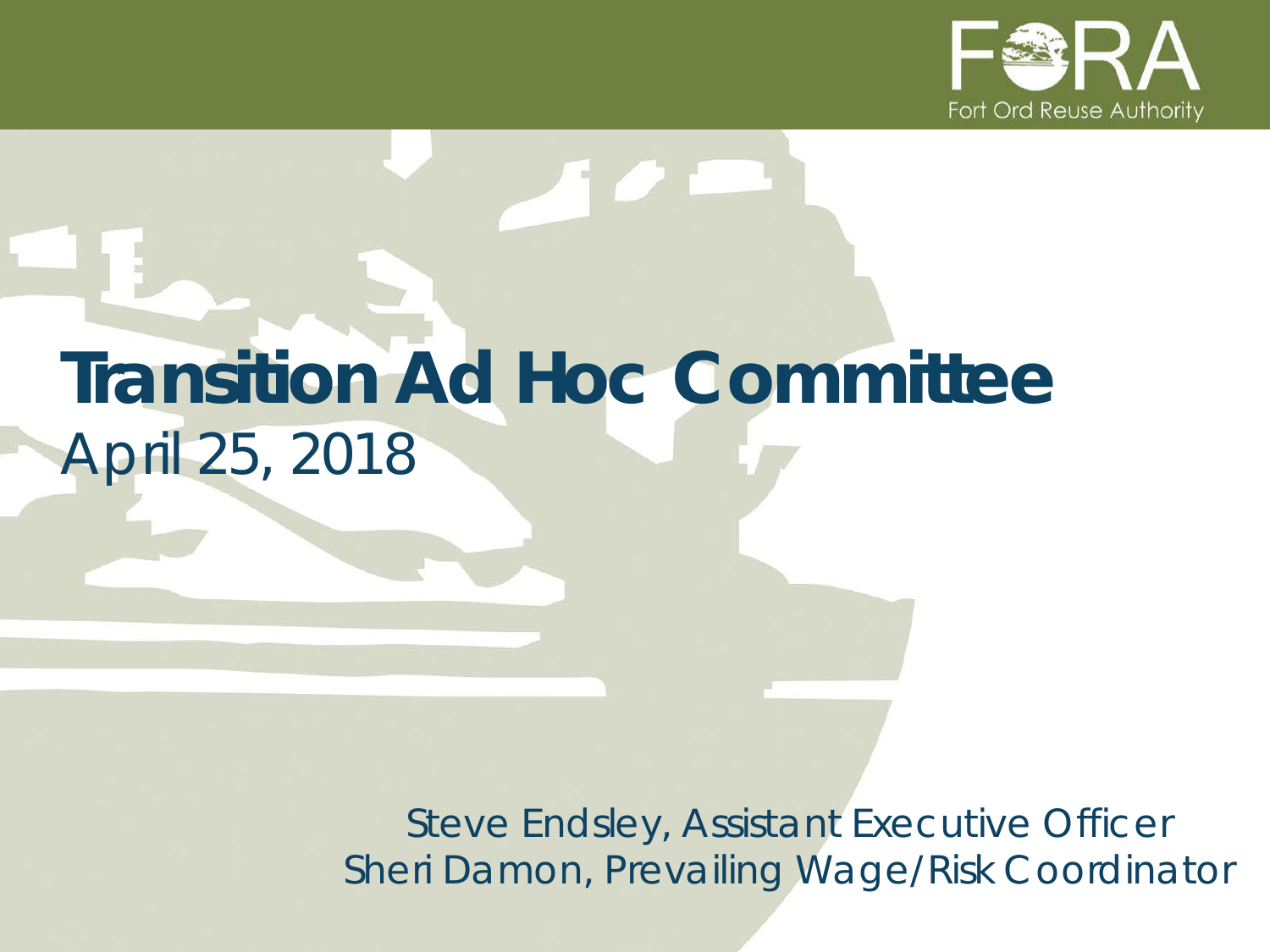## **Overview**



- Schedule/Workplan
- Intro/Issues
- Chapter Analysis: Environmental Services
- "Side by Side" Comparison Environmental Services

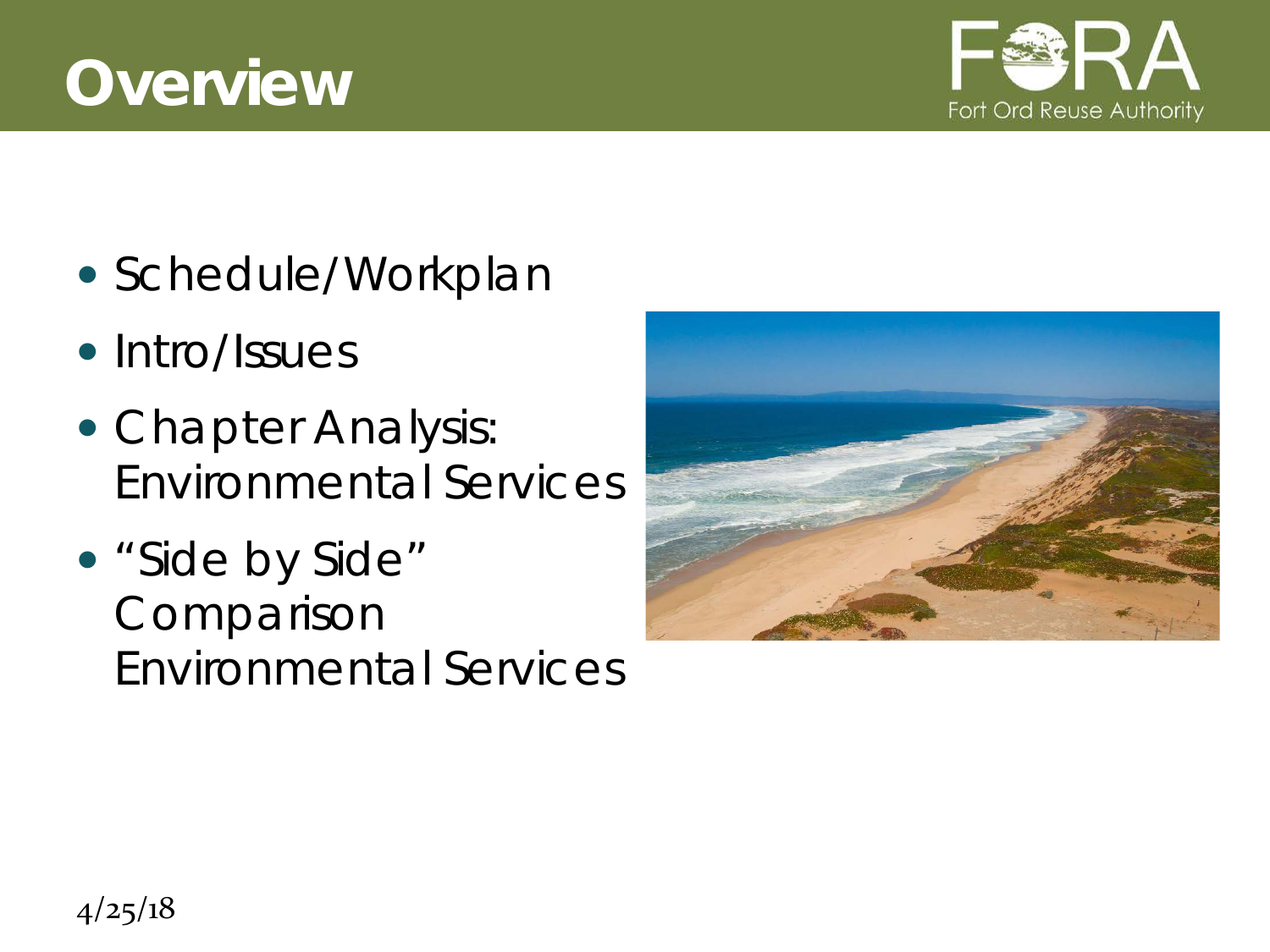

# **Future Meeting(s):** May 9, 2018 3:00 p.m. May 16, 2018 1:00 – 4:00 May 23, 2018 12:00 – 2:00 May 30, 2018 12:30 p.m. Board Workshop?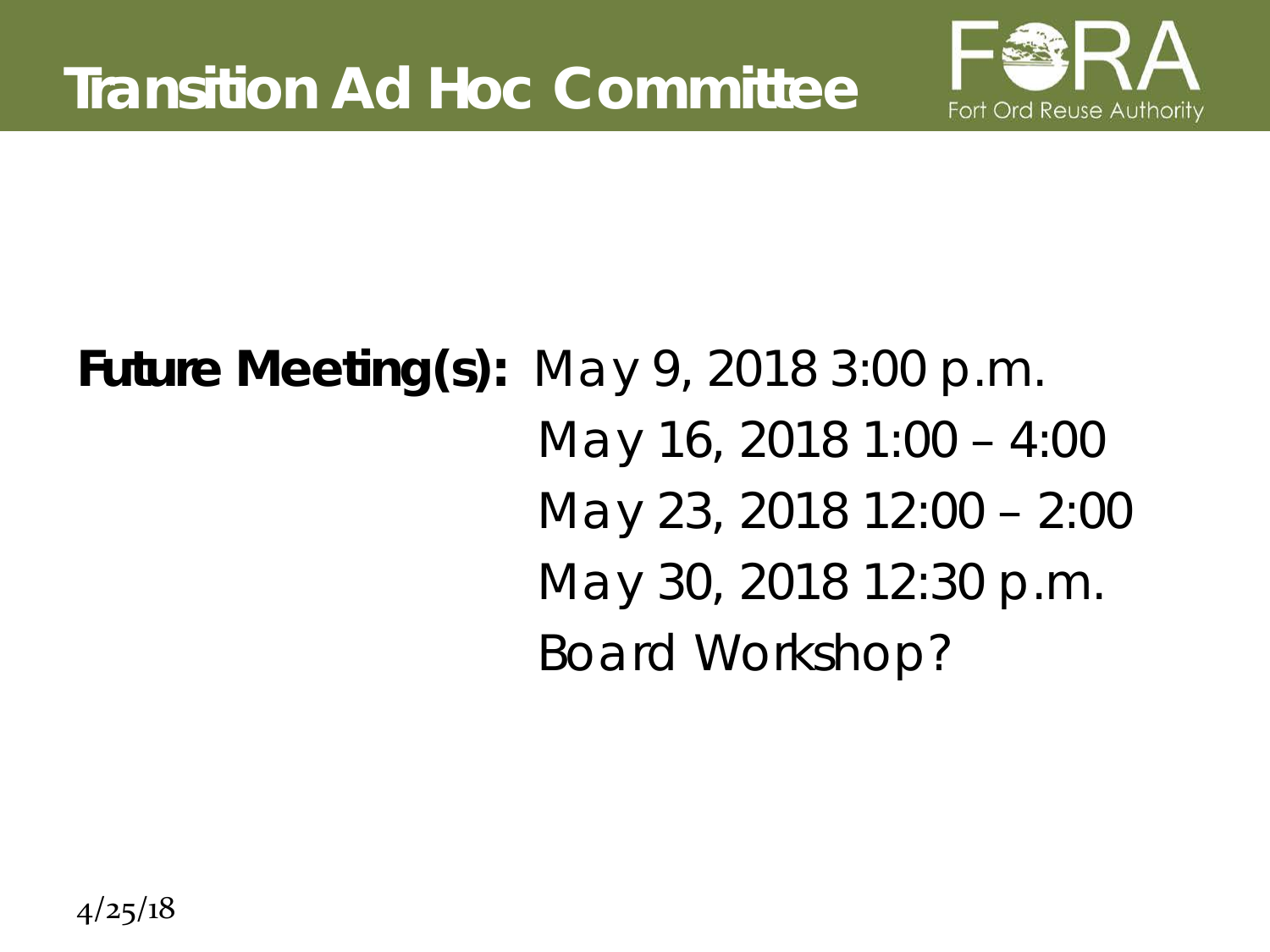# **Transition Plan**



- **Executive Summary**
- **Chapters**
	- **Administrative**
	- Water/Wastewater
	- **Transportation**
	- **Habitat**
	- **Financial Assets**
	- **Environmental** Services/Clean Up
	- **Miscellaneous Contracts**
	- **Transition Staffing**  $\mathsf{CA}$
- **Conclusion**



 $4/25/18$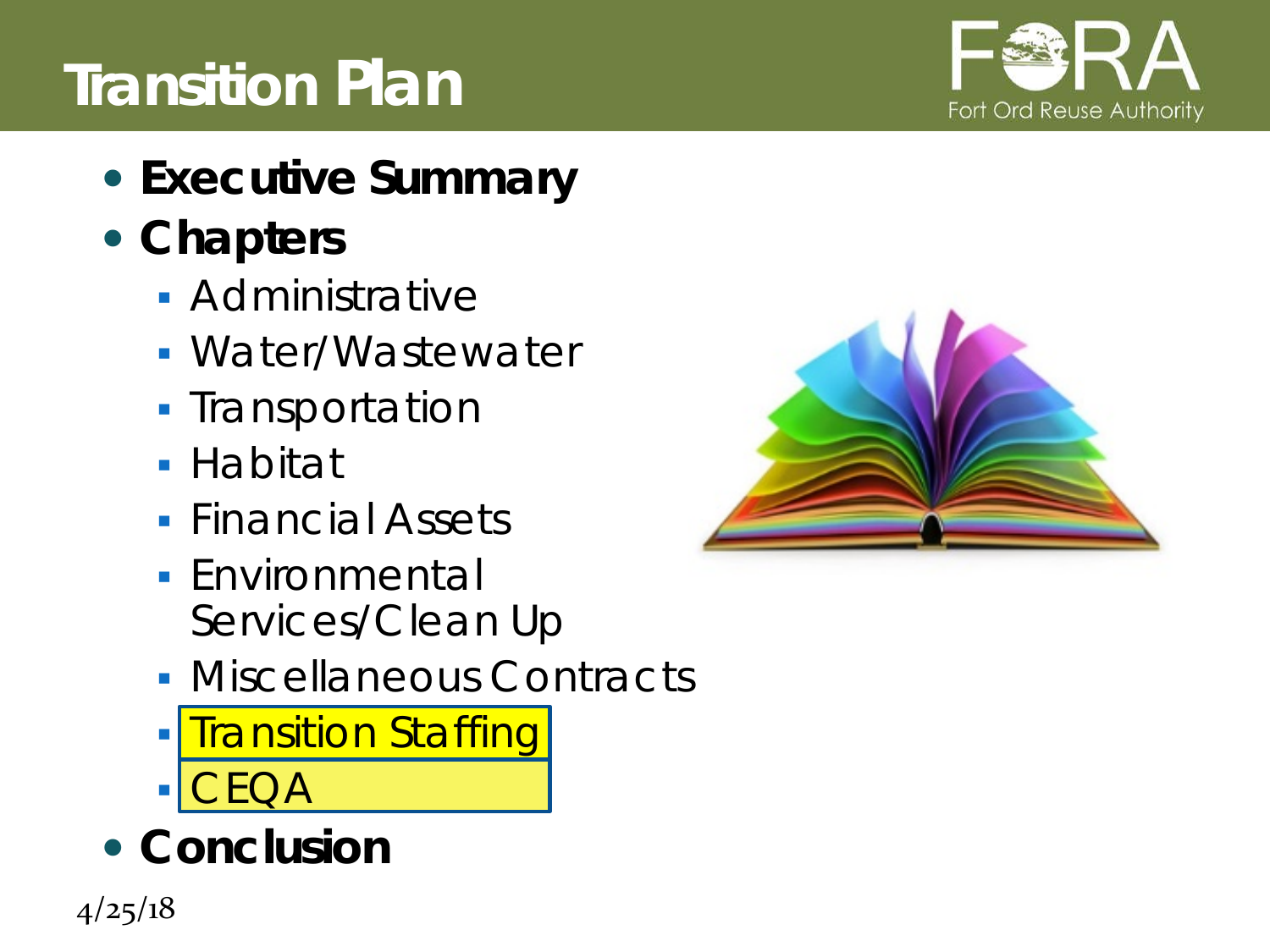

- **2004 Army informs munitions removal delay**
- **2005 FORA Board decides to negotiate ESCA**
- **2007 ESCA/AOC authorizing Early Transfer**
- **2008 Governor signs/Early Transfers occur**
- **2008 MOA/Jurisdictions/FORA re ESCA**
- **2008-2015 Clean up proceeds**
- **2015-2019 Land Use Controls/property transfers**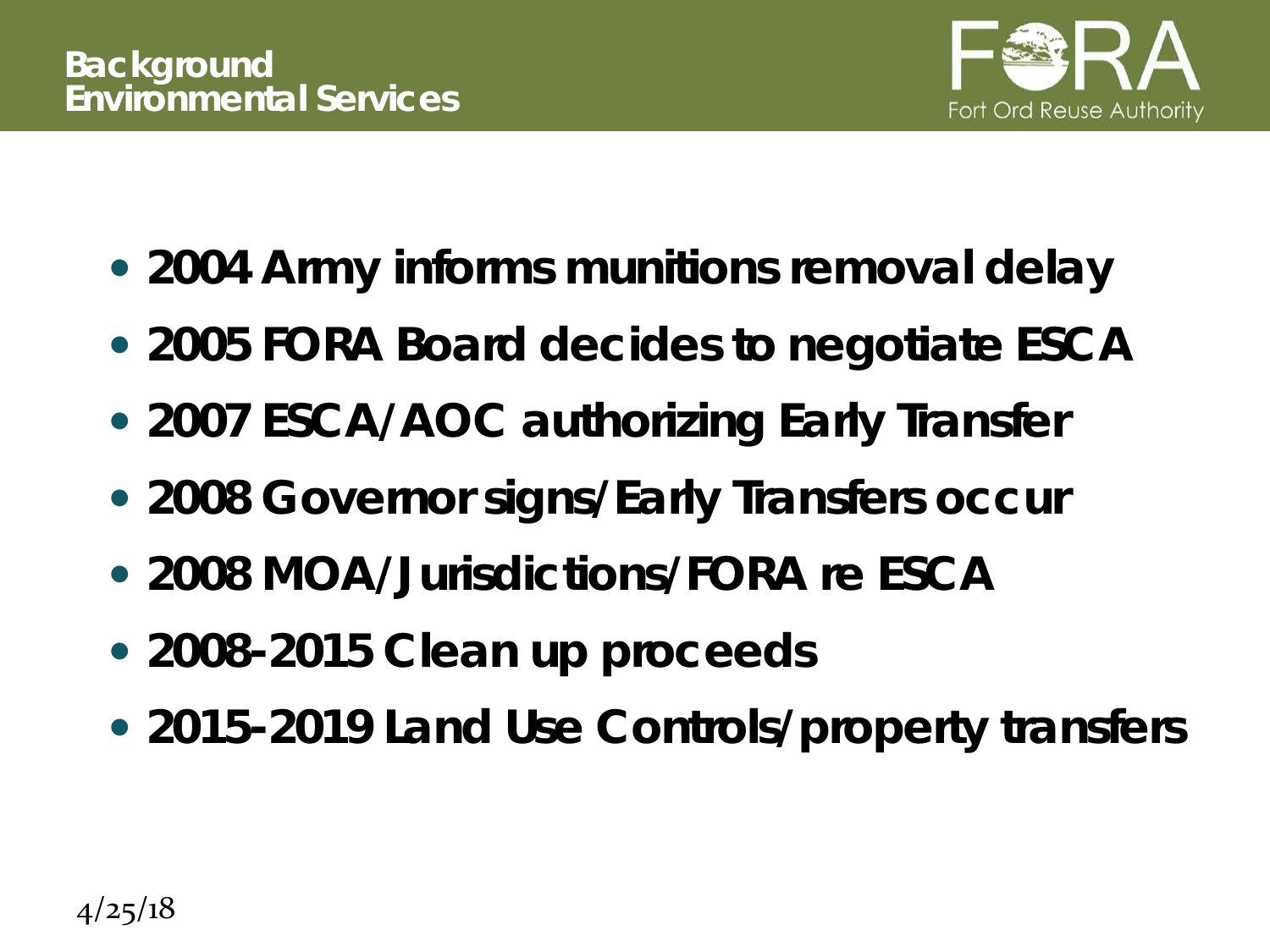### **Issues for Consideration**



- How will the ESCA resources and responsibilities be distributed?
- What agreements need to be established to "share" the ESCA resources?
- Will the successor(s) need new procedures /format to manage the ESCA? Will there be an additional cost impact to ESCA funds?
- ESCA office location for appropriate access?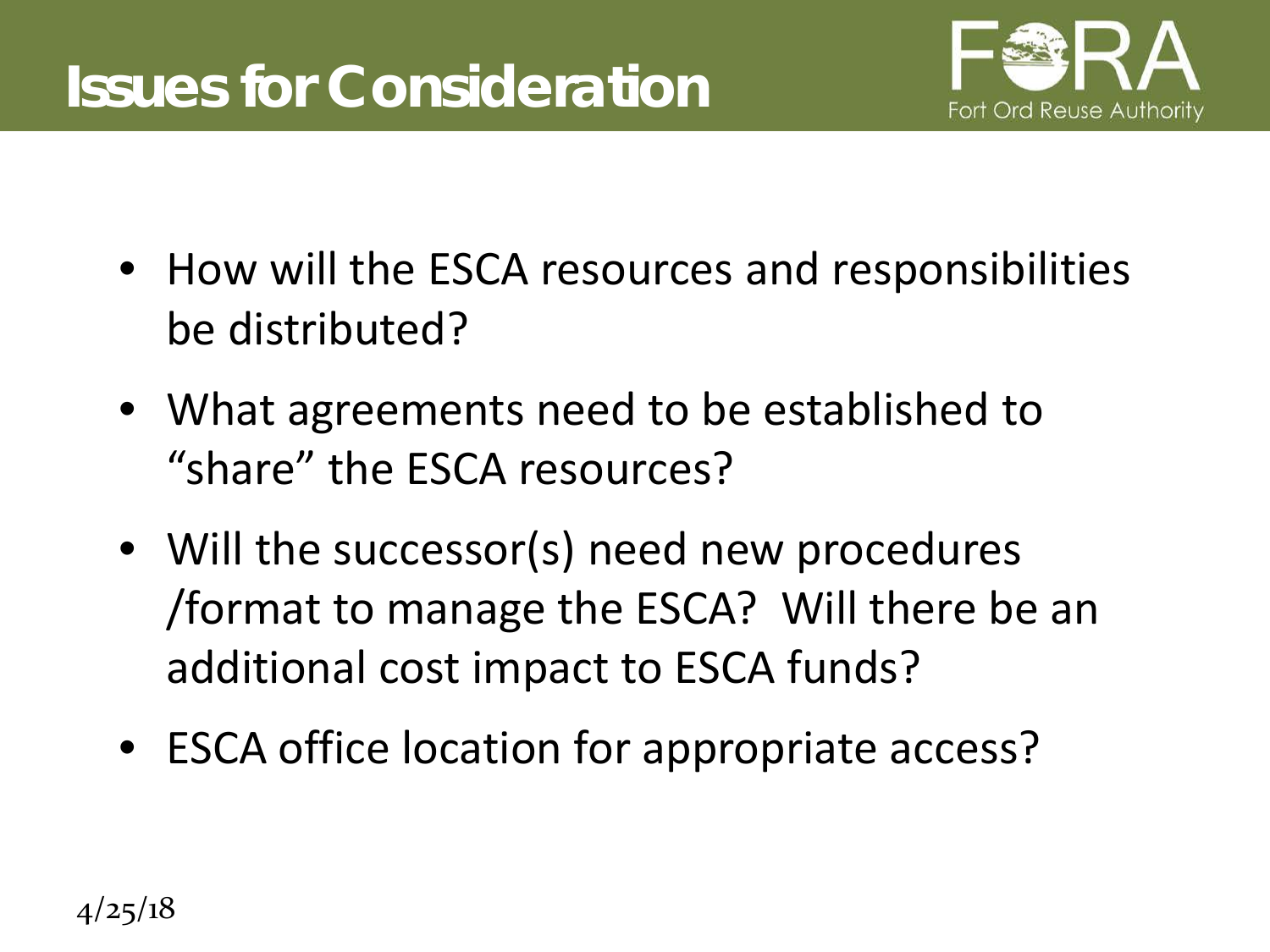# **Successor Entities ESCA**



- Monterey County
- Seaside
- Marina
- A Joint Powers Agency

*Noted in ESCA contract.*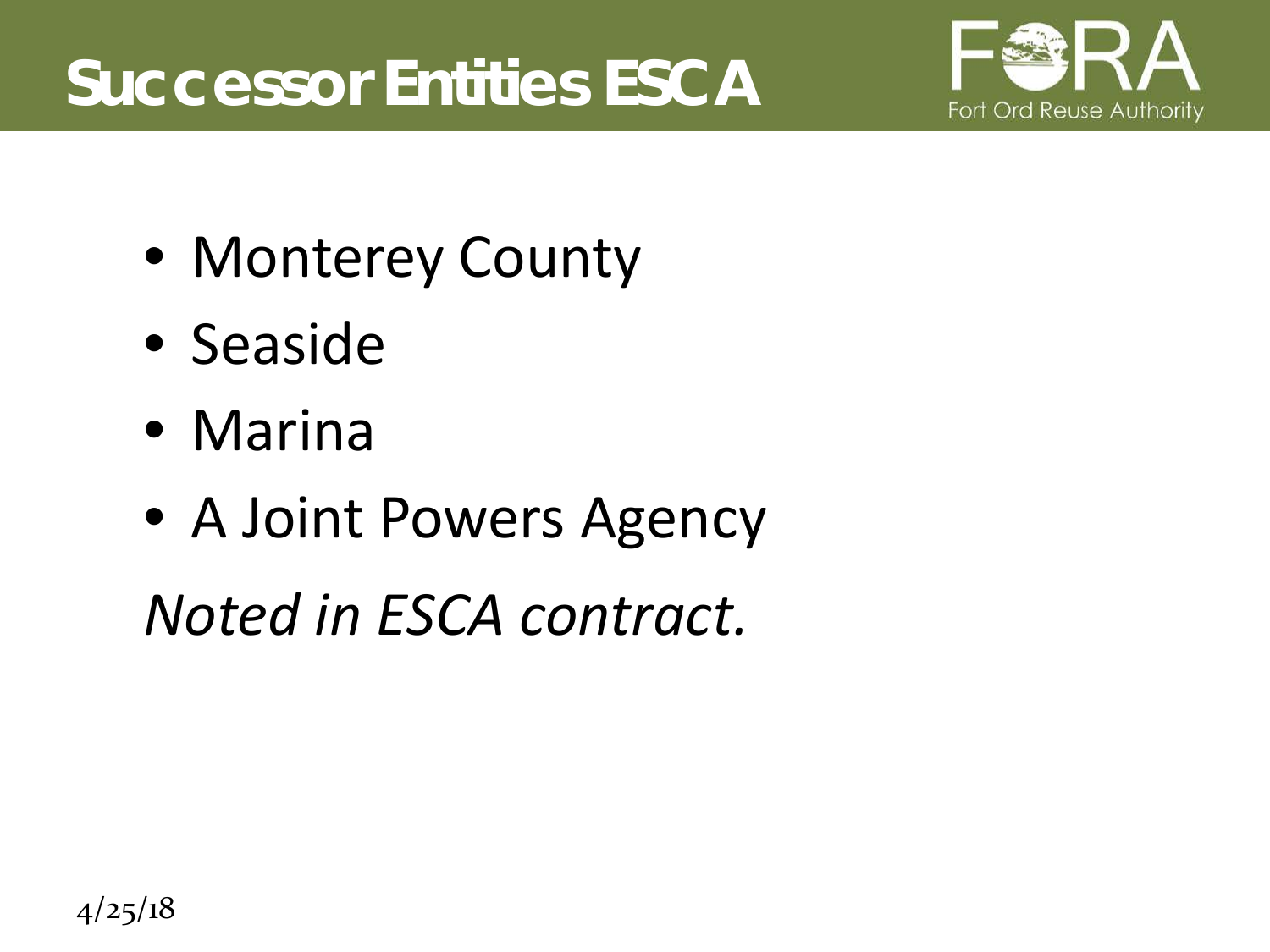



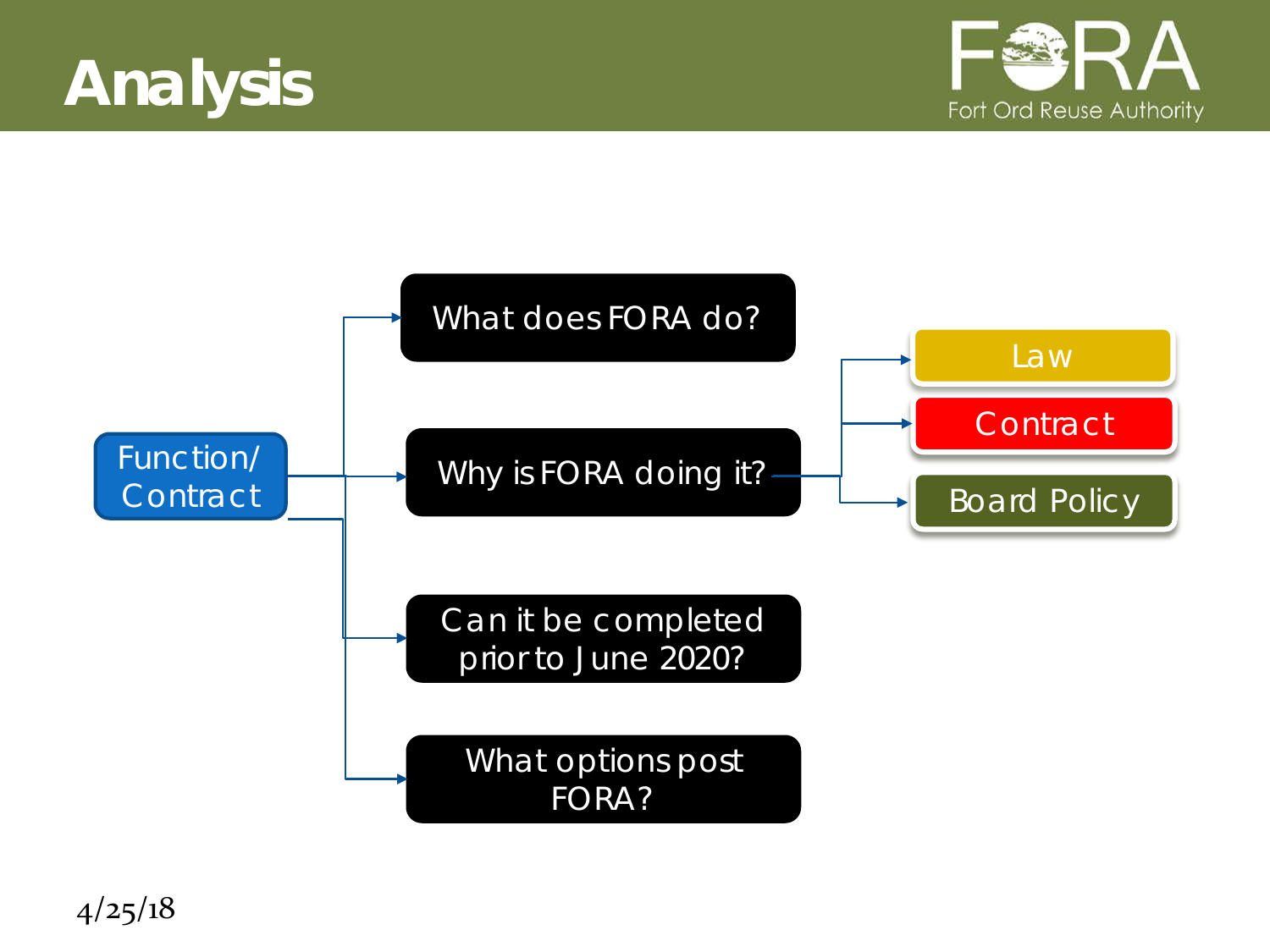

| Contract                                                                                | Year | <b>AGREEMENT LINK</b>                                                                                         | A/L/P/O         | <b>CPL</b>                             | Multi-Agency | <b>Multi-Agency</b><br><b>Notes</b>            |
|-----------------------------------------------------------------------------------------|------|---------------------------------------------------------------------------------------------------------------|-----------------|----------------------------------------|--------------|------------------------------------------------|
| FORA-City of Monterey ESCA Property<br>Management MOA                                   | 2007 | http://fora.org/Reports/TTF/121107_MOA_FORA-<br>ESCA City%20of%20Monterey.PDF                                 | A/0             | Dependent<br>upon Property<br>transfer | N/A          |                                                |
| Pollution Legal Liability Insurance (PLL) - ESCA<br>Insurance Policy Coverages A, B & C | 2007 | http://fora.org/Reports/TTF/ESCA Insurance Policy-PLL-5-15-<br>07.pdf                                         | Asset           |                                        |              | 1. Requires<br>Written Consent<br>to successor |
| FORA-County ESCA Property Management MOA                                                | 2007 | http://fora.org/Reports/TTF/121807_MOA_FORA-<br>ESCA Monterey%20County.PDF                                    | A/O             | Dependent<br>upon Property<br>transfer |              |                                                |
| FORA-CSUMB ESCA Property Management MOA                                                 | 2007 | http://fora.org/Reports/TTF/101507 MOA FORA-<br><b>ESCA CSUMB.PDF</b>                                         | A/O             | Dependent<br>upon Property<br>transfer |              |                                                |
| FORA-DRO ESCA Property Management MOA                                                   | 2007 | http://fora.org/Reports/TTF/112607 MOA FORA-<br>ESCA Del%20Rey%20Oaks.PDF                                     | A/O             | Dependent<br>upon Property<br>transfer |              |                                                |
| FORA-MPC ESCA Property Management MOA                                                   |      | 2008 http://fora.org/Reports/TTF/121708 MOA FORA-ESCA MPC.PDF A/O                                             |                 | Dependent<br>upon Property<br>transfer |              |                                                |
| FORA-Seaside ESCA Property Management MOA                                               | 2007 | http://fora.org/Reports/TTF/092007 MOA FORA-<br><b>ESCA Seaside.PDF</b>                                       | A/O             | Dependent<br>upon Property<br>transfer |              |                                                |
| <b>ESCA Cooperative Agreement Award (End date</b><br>amended 2017)                      | 2007 | http://fora.org/Reports/TTF/033007 Coop Agreement Award ES<br>CA.pdf                                          | Asset/Liability | 2037                                   | County***    | See Sch.C, 5.2.2                               |
| <b>ESCA Cooperative Agreement</b><br>Award-Amendment 1                                  | 2017 | http://fora.org/Reports/TTF/ESCA W9128F-07-2-<br>0162 P00008 fully executed 090717.pdf                        | Asset/Liability | 2028                                   | County***    |                                                |
| <b>ESCA Cooperative Agreement</b><br>Award-Amendment 2                                  |      | http://b77.402.myftpupload.com/wp-<br>2017 content/uploads/Fully signed ESCA Grant Amendment 12-20-<br>17.pdf |                 |                                        |              |                                                |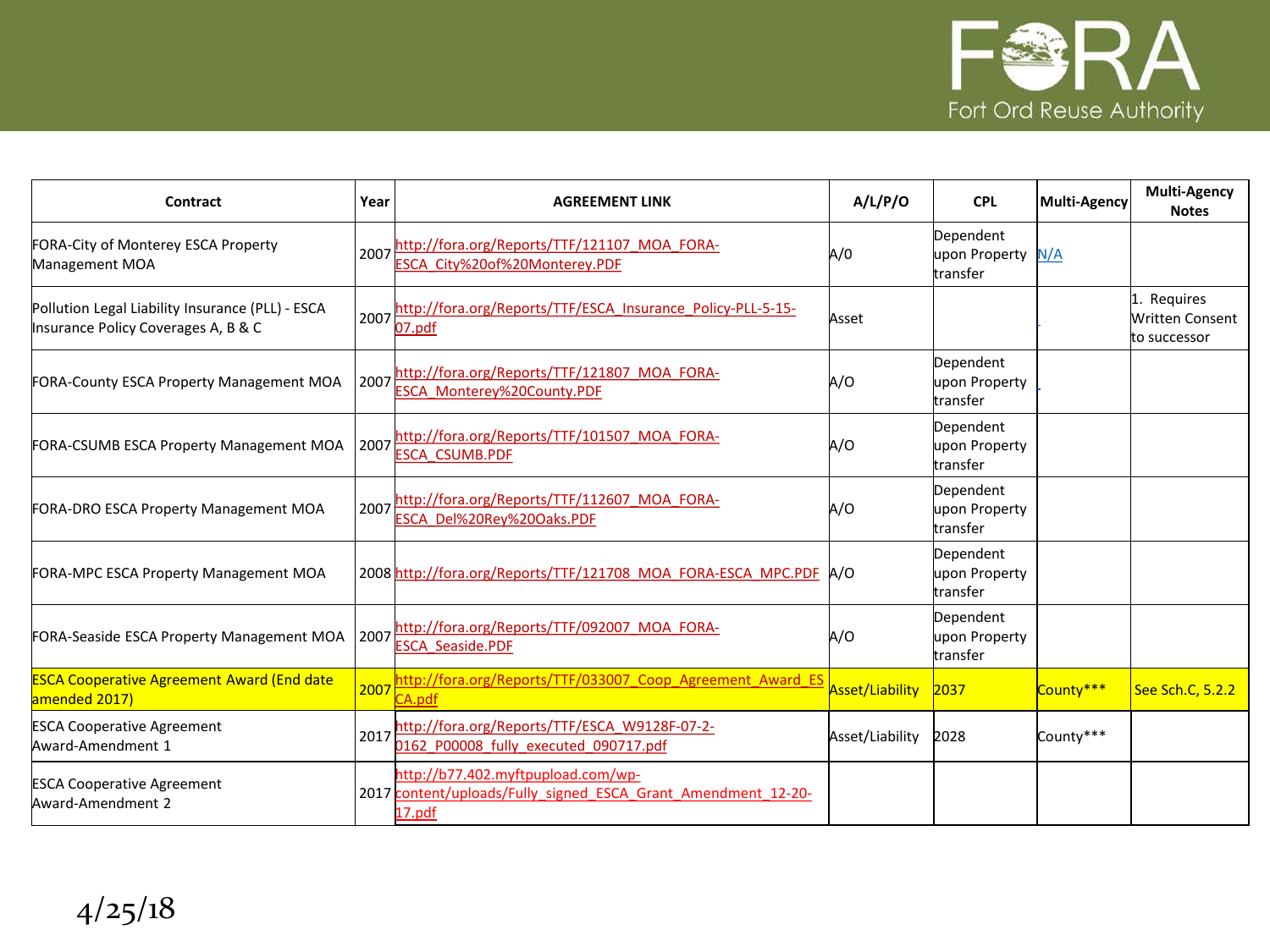

| Contract                                                                                                                                | Year  | <b>AGREEMENT LINK</b>                                                                 | A/L/P/O         | <b>CPL</b>     | <b>Multi-Agency</b>                                                                                                                 | <b>Multi-Agency</b><br><b>Notes</b> |
|-----------------------------------------------------------------------------------------------------------------------------------------|-------|---------------------------------------------------------------------------------------|-----------------|----------------|-------------------------------------------------------------------------------------------------------------------------------------|-------------------------------------|
| <b>FORA-LFR Fort Ord Remediation Services</b><br>Agreement                                                                              |       | 2007 http://fora.org/Reports/TTF/033007 RSA ESCA.pdf                                  | Asset/Liability | 0?             | ?2019/202 County***                                                                                                                 | Assignable                          |
| US EPA-Army-State of CA Federal Facility<br>Agreement                                                                                   | 1990  | http://fora.org/Reports/TTF/111990 Federal Facilites Agreement 0/L<br>Amendment.pdf   |                 |                | County                                                                                                                              |                                     |
| US EPA Administrative Order on Consent                                                                                                  |       | 2007 http://fora.org/Reports/TTF/ESCA-0099 AOC.pdf                                    | /0              |                | County/Seaside/M Requires 120-<br>onterey/ Del Rey notice/Financial<br><b>Oaks</b><br>Marina/CSUMB/U Expertise/Approv<br>C/MPC/MCWD | and Technical<br>al by EPA/DTSC     |
| Pollution Legal Liability Insurance (PLL) CHUBB                                                                                         | 2015  | http://fora.org/Reports/TTF/PLL-Chubb-Policy-transmital-<br>summary-policy010215.pdf  | A/L/            |                |                                                                                                                                     | Requires consent                    |
| MOU Regarding Development of the Central<br>Coast Veterans Cemetery                                                                     | 2009  | http://b77.402.myftpupload.com/wp-<br>:ontent/uploads/18 050509mouVetCem.pdf          | L/O             |                | County/Seaside                                                                                                                      |                                     |
| Remedial Design/Remedial Action, Land Use<br>Controls Implementation, Operations and<br>Maintenance Plan, Parker Flats MRA Phase I*     | 2009  | http://b77.402.myftpupload.com/wp-<br>content/uploads/21_080409PFlatsPh1LUCIPOMP.pdf  |                 | No End<br>Date | County of<br>Monterey                                                                                                               |                                     |
| G1 Land Use Covenant Implementation Plan and<br>Operations Maintenance Plan (LUCIP/OMP)                                                 | 2018* | "Not available. Under Regulatory review. Estimated issue date<br>2018/early 2019."    | Obligation      | No End<br>Date | Enforcement by<br>Successor                                                                                                         |                                     |
| G2 LUCIP/OMP                                                                                                                            | 2018* | "Not available. Under Regulatory review. Estimated issue date<br>2018/early 2019."    | Obligation      | No End<br>Date | Enforcement by<br>Successor                                                                                                         |                                     |
| G3 LUCIP/OMP                                                                                                                            | 2018* | "Not available. Under Regulatory review. Estimated issue date<br>2018/early 2019."    | Obligation      | No End<br>Date | Enforcement by<br>Successor                                                                                                         |                                     |
| G4 LUCIP/OMP                                                                                                                            | 2018* | "Not available. Under Regulatory review. Estimated issue date<br>2018/early 2019."    | Obligation      | No End<br>Date | Enforcement by<br>Successor                                                                                                         |                                     |
| <b>IAR LUCIP/OMP</b>                                                                                                                    | 2018  | "Not available. Under Regulatory review. Estimated issue date<br>2018/early 2019."    | Obligation      | No End<br>Date | Enforcement by<br>Successor                                                                                                         |                                     |
| <b>MOA Jurisdictions and DTSC Concerning</b><br>Monitoring and Reporting on Environmental<br><b>Restrictions on the Former Fort Ord</b> | 2008  | http://b77.402.myftpupload.com/wp-<br>content/uploads/16 022708moaEnviroRestricts.pdf |                 | No End<br>Date | County/Seaside/M<br>onterey/Del Rey<br>Oaks/Marina,<br>CSUMB/UC/MPC                                                                 |                                     |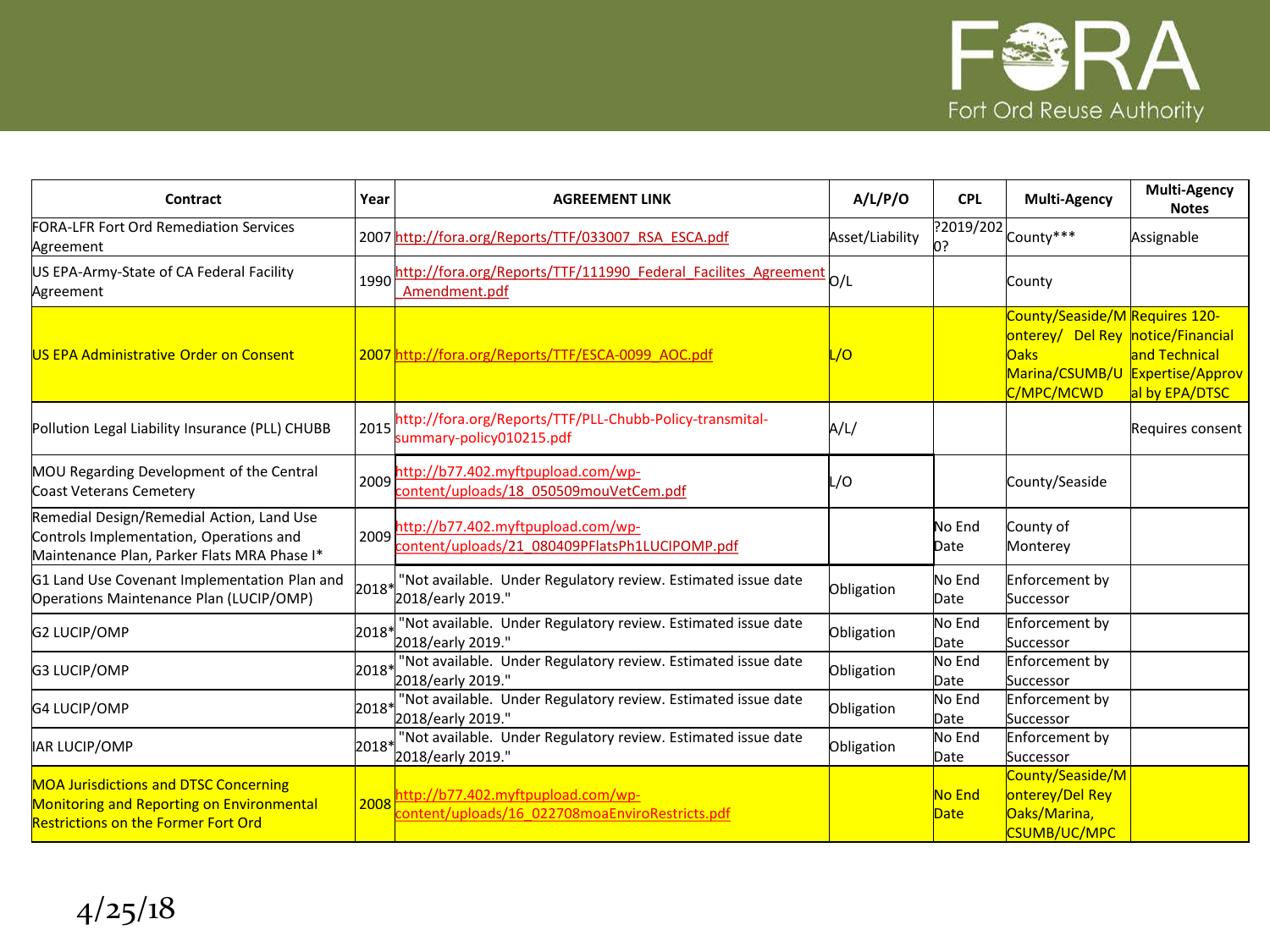# **Analysis Overview**





4/25/18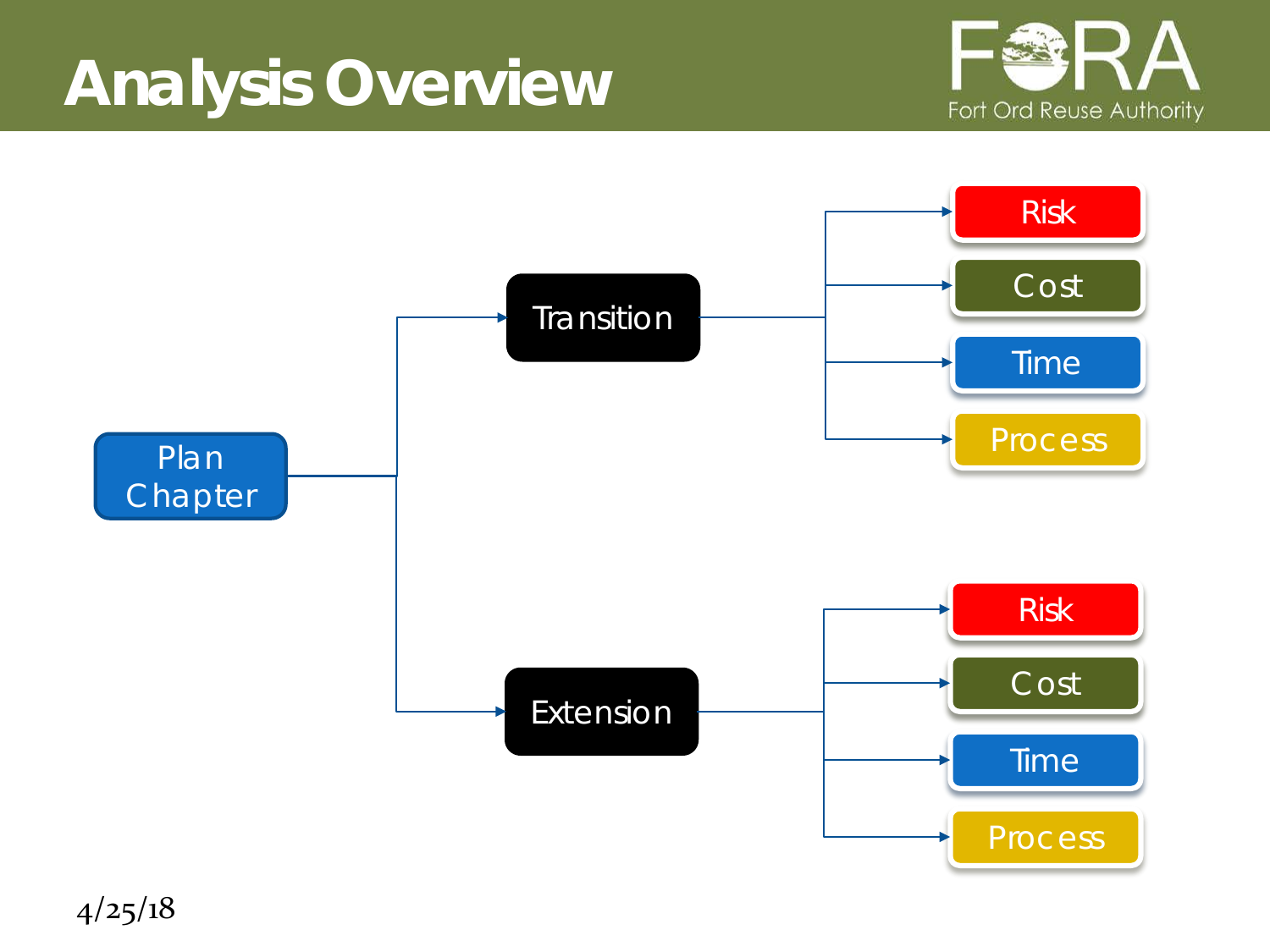

|  | <b>Risk</b>    | Fed/State Single Point of Contact (Lost); Unexpected incidents<br>beyond insurance concern(County/Seaside); Project delay by<br>protracted review (proposed development |  |  |  |  |
|--|----------------|-------------------------------------------------------------------------------------------------------------------------------------------------------------------------|--|--|--|--|
|  |                | County/Seaside/DRO)                                                                                                                                                     |  |  |  |  |
|  | Cost           | Lost cohesion will increase cost; Funding for program completion<br>or discoveries uncertain; Increased costs for specialized<br>knowledgeable staff/consultants.       |  |  |  |  |
|  | Time           | Army & Regulatory Agencies review protracted.                                                                                                                           |  |  |  |  |
|  | <b>Process</b> | Very specialized knowledge must be recreated; regulatory<br>connection/comfort lost.                                                                                    |  |  |  |  |
|  | <b>Risk</b>    | No additional risk.                                                                                                                                                     |  |  |  |  |

| <b>Risk</b>    | No additional risk.                                                                       |
|----------------|-------------------------------------------------------------------------------------------|
| Cost           | Relatively known costs structure under current arrangement &<br>Overhead covered by FORA. |
| Time           | Existing relationships/knowledge lead to completion in finite<br>timeframe.               |
| <b>Process</b> | FORA process known.                                                                       |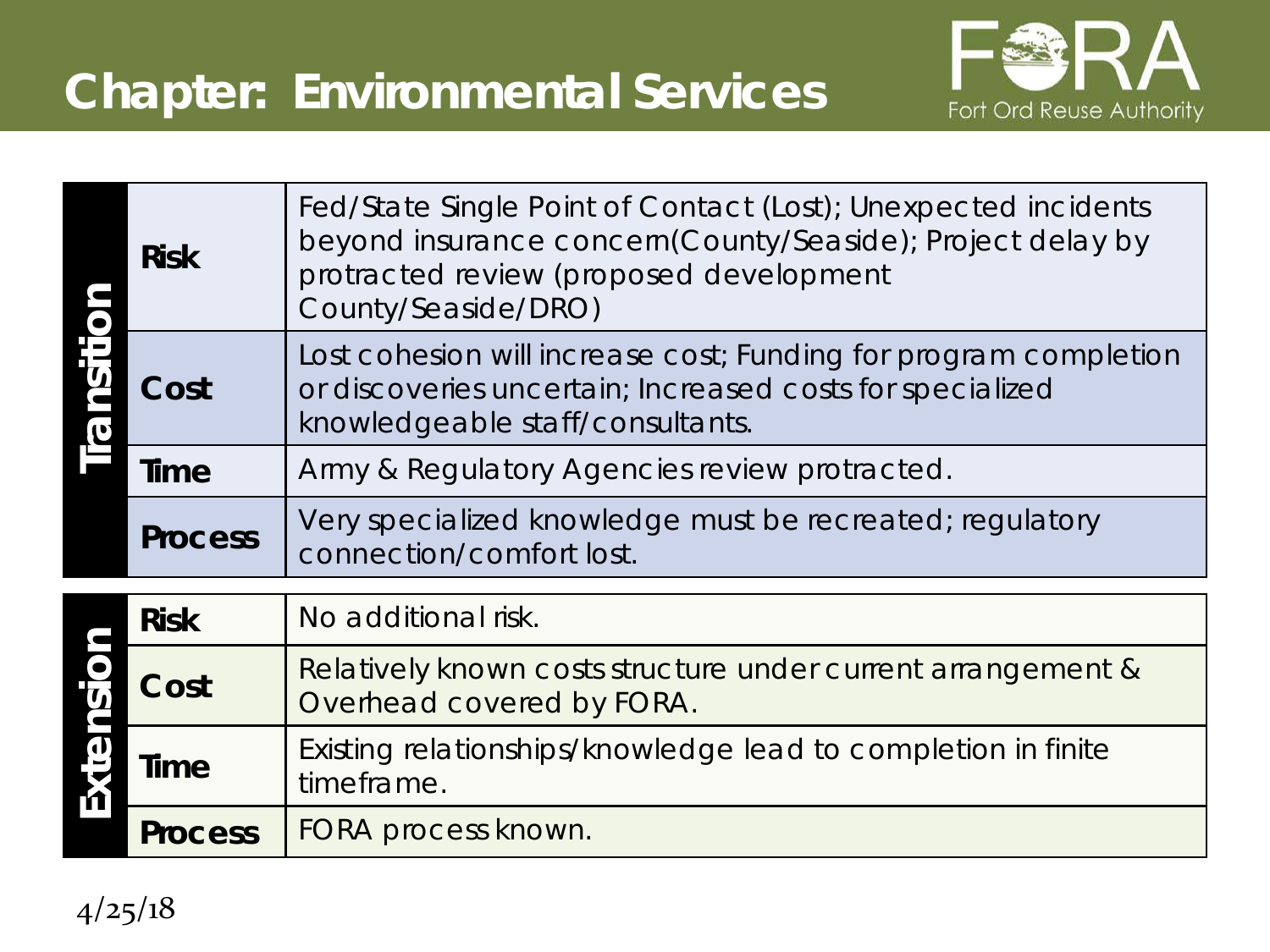#### **Comparison: Environmental Services**



| <b>Limited Contractual choices</b><br>County, Marina, Seaside, JPA or<br>$\mathbf{E}(\mathbf{r})$<br><b>FORA Act/FORA "Lite" extension</b><br>$\blacksquare$ | ESCA function/staffing is specialized.<br>Coordination agreements with other<br>affected jurisdictions required.<br>ESCA costs may increase given new<br>coordination not covered in Army<br>contract amendment which assumed<br>single entity coordinated successor<br>Litigation/Costs increase if chosen<br>successor fails/refuses to perform duties<br>Practical Risk for future development if<br>obligations not completed. |
|--------------------------------------------------------------------------------------------------------------------------------------------------------------|------------------------------------------------------------------------------------------------------------------------------------------------------------------------------------------------------------------------------------------------------------------------------------------------------------------------------------------------------------------------------------------------------------------------------------|

| <b>Extension</b>                                                                                                                                                                                                                                         |  |  |  |  |
|----------------------------------------------------------------------------------------------------------------------------------------------------------------------------------------------------------------------------------------------------------|--|--|--|--|
| • US Army requires one entity to represent<br>the public<br>• FORA has a series of agreements w/ Army,<br>EPA & State of California that will not be<br>easy to assign<br>• Funding is as anticipated as structure and<br>coordination remains in place. |  |  |  |  |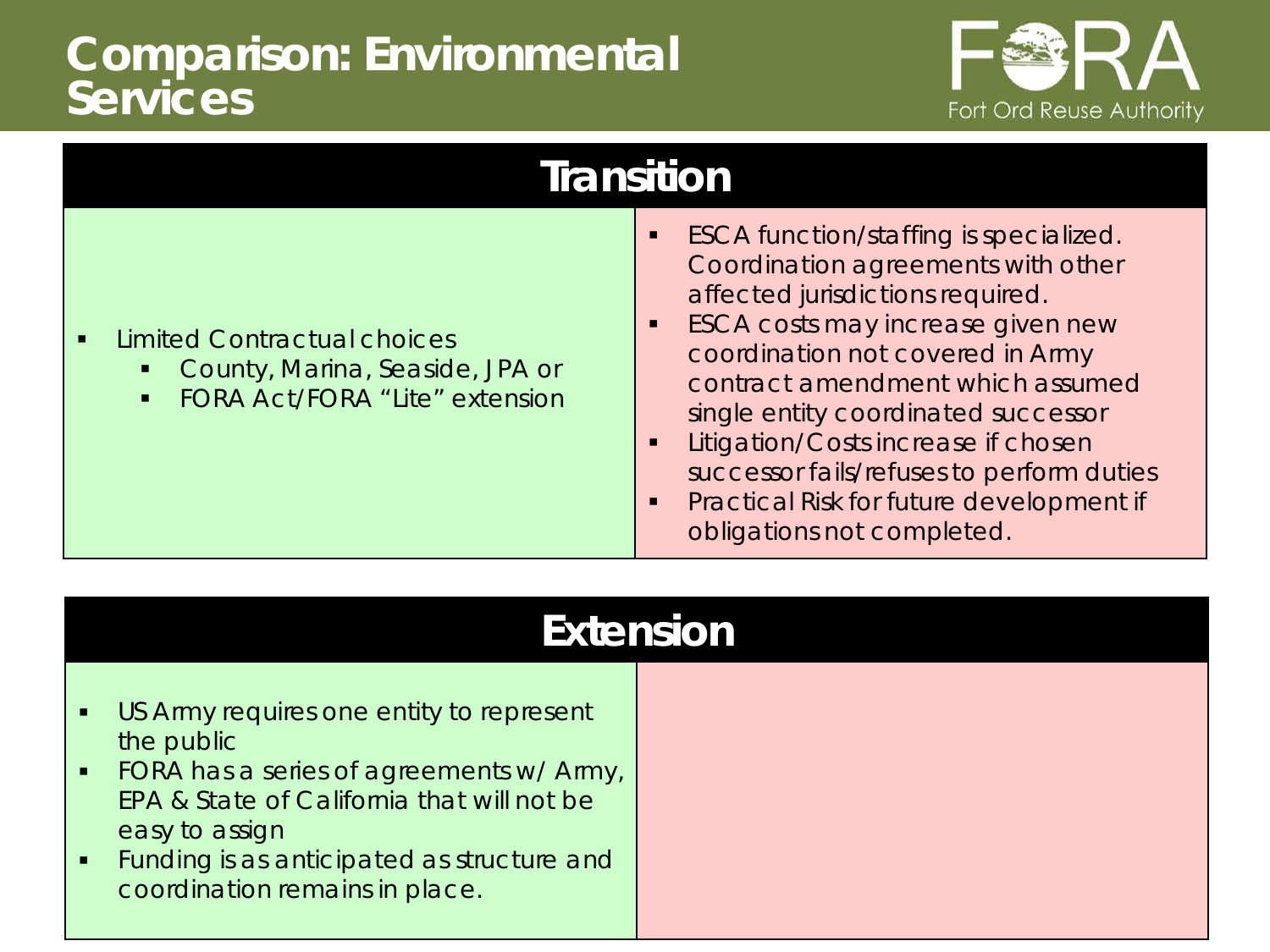

- May 9, 2018 3:00 p.m.
- May 16, 2018 1:00 4:00
- May 23, 2018 12:00 2:00
- May 30, 2018 12:30 p.m.
- Board Workshop?